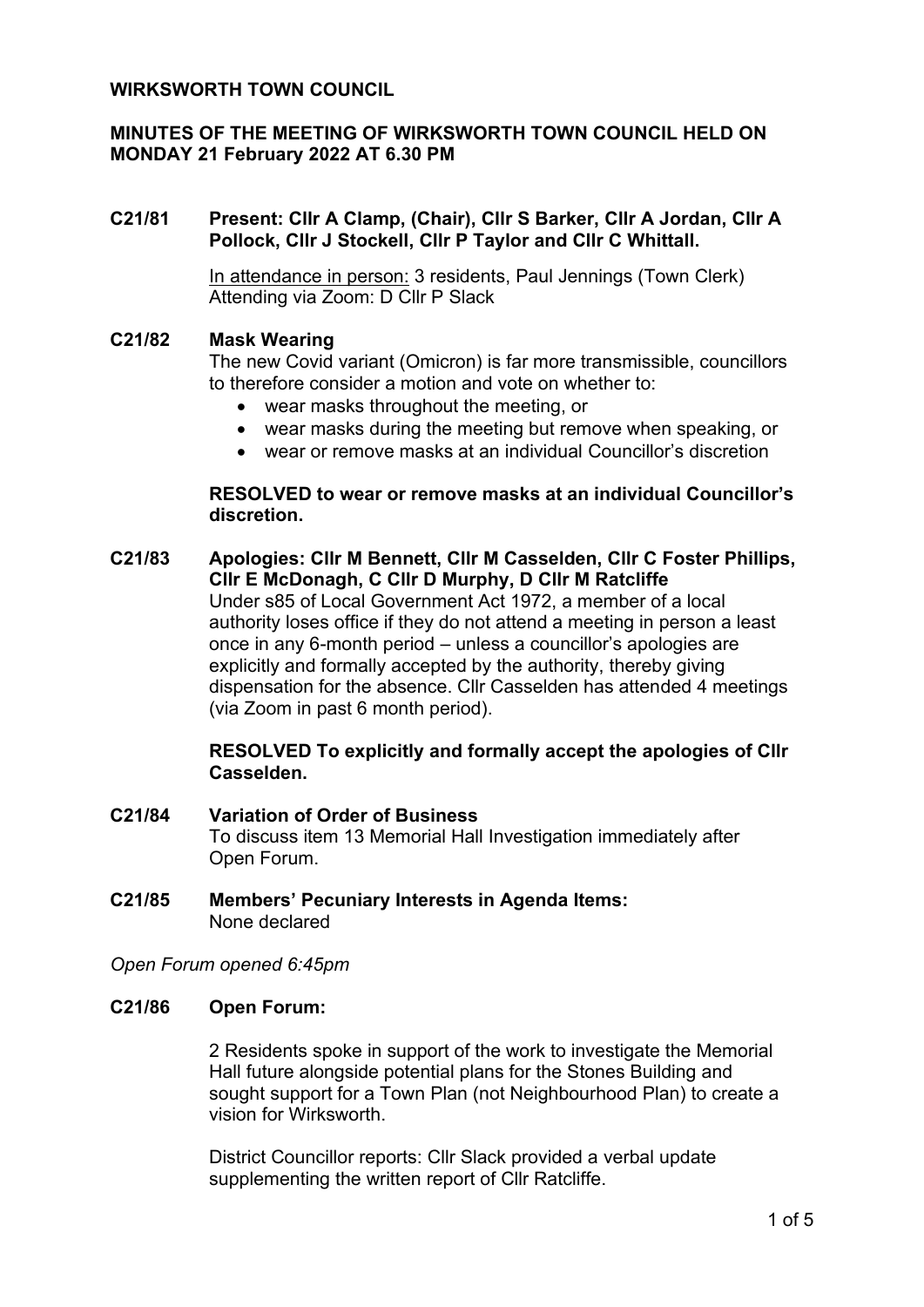# *Open Forum closed 7:00pm;Cllr A Jordan assumed chair*

## **C21/87 Memorial Hall Investigation**

Cllr Clamp and Jordan were delegated to investigate possible to steps to support the current use of the Memorial Hall as well as address the deteriorating fabric of the building. Cllr Clamp provided a written report with initial recommendations.

# **RESOLVED (a)To establish a Memorial Hall Working Party (Cllr Clamp, Cllr Jordan and Cllr Stockell).**

**(b)The WP to work with the "Stones group" (a new community group looking at potential development opportunities and use of the Stones building).** 

**(c) The WP be delegated to liaise with any potential developer of the Stones Building (which is a significant space in the centre of Town). (d) The WP to consider the community benefit provided by the Memorial Hall and assess how this might be changed and/or improved either in tandem or separate to the Stones development. (e) The WP to provide regular reports back to full council including any potential recommendations for the sites.**

*Cllr A Clamp resumed as chair*

**C21/88 Minutes of the meeting of the Wirksworth Town Council 24 January 2022:**

> **RESOLVED that the minutes of the meeting of Wirksworth Town Council dated 24 January 2022 were confirmed as a correct record.**

- **C21/89 Town Mayor's Announcements** None
- **C21/90 To receive the recommendations contained in Notes from Working Parties**
	- Environment and Town dated 7 February 2022
	- Finance, Buildings and Personnel dated 14 February 2022

**RESOLVED to adopt the recommendations of the Environment and Town Working Party dated 7 February 2022 and Finance, Buildings & Personnel Working Party dated 14 February 2022.**

**C21/91 Accounts Paid** January 2022 in the sum £ 18,551.94

#### **RESOLVED that payment of the attached account in the sum of £18551.94 be approved.**

#### **C21/92 Meeting Arrangements**

To consider whether to resume face to face Committee meetings or to continue with Working Parties. Under current legislation, Working Parties may operate using Zoom, but Committee meetings must be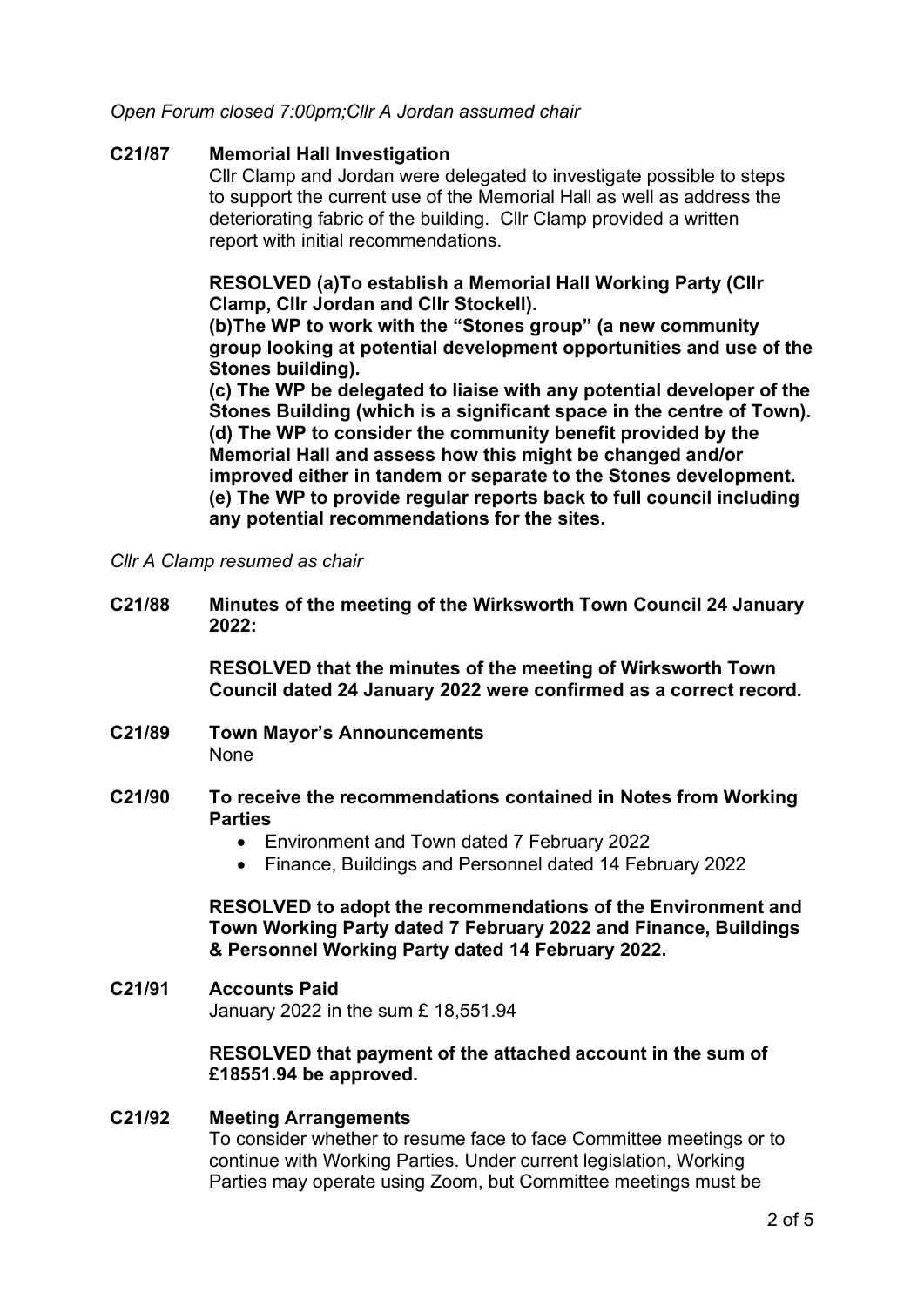held in person and open to the public (only physical attendance at a meeting confers voting rights). Participation in working parties does not count for the (statutory) purposes of determining a councillors attendance record ("six month rule").

**RESOLVED that Environment & Town and Finance, Buildings and Personnel meetings resume as committees from March. That all meetings (Committee and full Council) be "hybrid" allowing participation via Zoom or similar virtual meeting solutions (subject to existing legislation on attendance and voting).** 

**C21/93 Working Party and Committee Membership** To confirm changes in current arrangements following co-option.

# **RESOLVED that the matter be deferred until March.**

#### **C21/94 Transfer of Church Walk (attached)**

To review the basis and decision for the proposed transfer and determine whether the acquisition should proceed. If it is to progress the Town Council must agree to the terms of transfer (TR1) set by the current owners (Derbyshire Dales District Council).

## **RESOLVED that the transfer and acquisition be halted (to remain as a DDDC asset) as the Town Council does not have sufficient resources (finance and staff) to manage and maintain this space.**

#### **C21/95 Annual Town Meeting**

This meeting of the town (not the council) is scheduled for 19<sup>th</sup> April, it provides the opportunity to engage with the community.

**RESOLVED that agenda items be sought from residents earlier than previous years to provide greater opportunity for contribution and participation.**

# **C21/96 Rural Market Town Group Representatives**

RMTG are establishing two virtual panels, one with a focus on Young People in Rural Areas and one with a focus on Older People in Rural Areas. They are seeking member councils to nominate a representative(s) to participate in the

### **RESOLVED that Cllr Stockell be delegated as representative on the Young People panel and Cllr Jordan be representative on the Older People panel.**

*The meeting closed at 8:15pm*

++++++++

…………………………… Chairman

3 of 5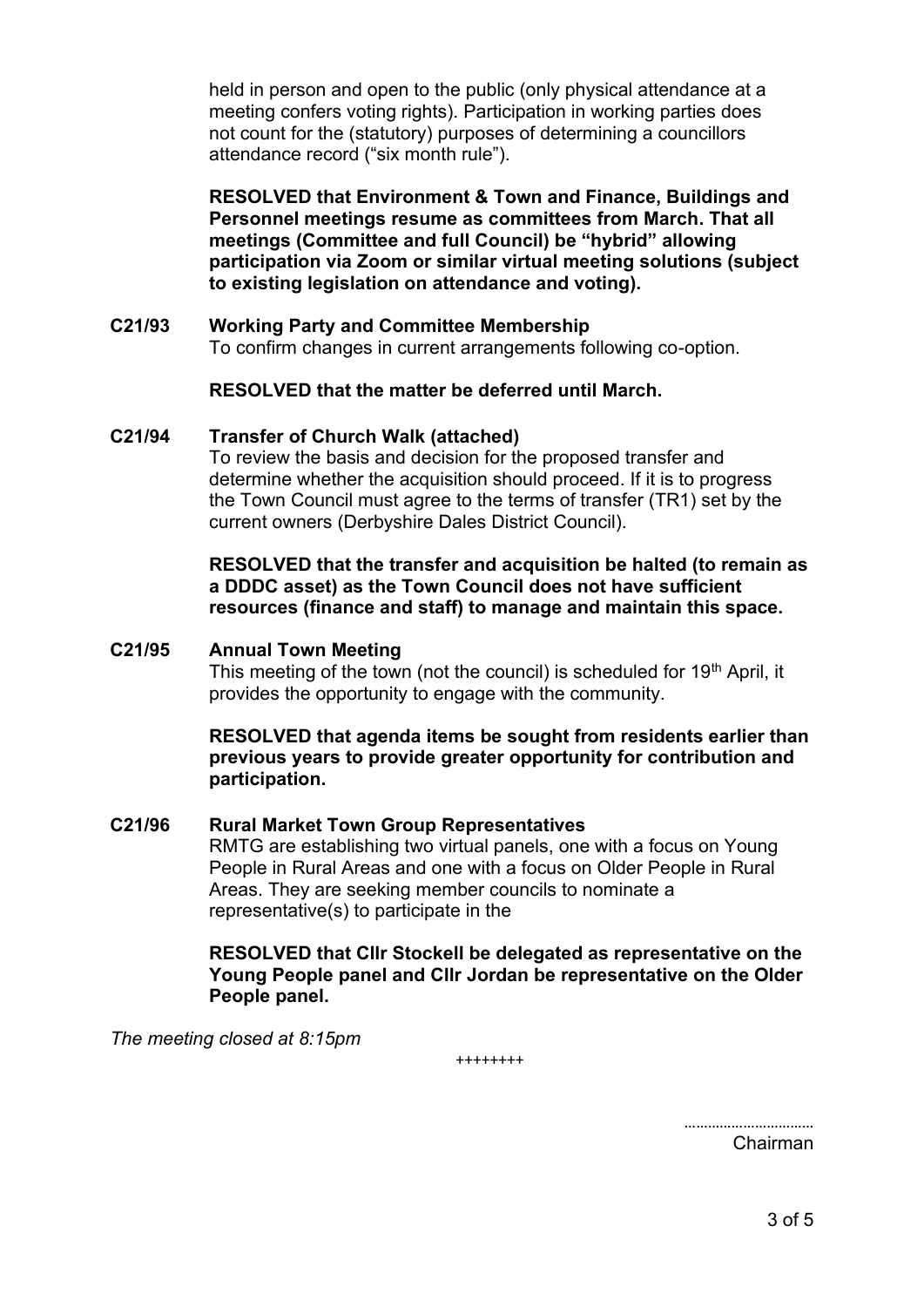# **Wirksworth Town Council PAYMENTS LIST**

| Voucher Code |                               | <b>Date</b> | <b>Minute</b> | Bank                       | <b>Cheque No</b> | <b>Description</b>          | <b>Supplier</b>           | <b>VAT Type</b> | Net      | <b>VAT</b> | Total    |
|--------------|-------------------------------|-------------|---------------|----------------------------|------------------|-----------------------------|---------------------------|-----------------|----------|------------|----------|
|              | 402 Fannyshaw Community       | 04/01/2022  |               | Lloyds Current             |                  | Internet                    | W3Z                       | S               | 29.16    | 5.83       | 34.99    |
|              | 403 General Administration    | 04/01/2022  |               | Lloyds Current             |                  | Payroll                     | Sage                      | S               | 50.00    | 10.00      | 60.00    |
|              | 404 Maintenance               | 04/01/2022  |               | Lloyds Current             |                  | <b>Electricity Careplan</b> | <b>British Gas</b>        | S               | 71.16    | 14.23      | 85.39    |
|              | 406 General Administration    | 04/01/2022  |               | Lloyds Current             |                  | IT Support                  | Software Into Action      | S               | 338.00   | 67.60      | 405.60   |
|              | 407 Fuel                      | 04/01/2022  |               | Lloyds Current             |                  | Gas -Memorial Hall          | Corona Energy             | S               | 210.64   | 42.13      | 252.77   |
|              | 408 Fuel                      | 04/01/2022  |               | Lloyds Current             |                  | Gas -Town Hall              | Corona Energy             | S               | 406.22   | 81.24      | 487.46   |
|              | 398 General Administration    | 04/01/2022  |               | Lloyds Current             |                  | <b>HR Support</b>           | Castle Associates         | S               | 43.00    | 8.60       | 51.60    |
|              | 415 Maintenance               | 04/01/2022  |               | Lloyds Current             |                  | Defibrillator upkeep/costs  | Defib Warehouse           | S               | 1,350.00 | 270.00     | 1,620.00 |
|              | 425 General Administration    | 05/01/2022  |               | Lloyds Current             |                  | Bank charges                | Lloyds Bank               | Ζ               | 25.00    |            | 25.00    |
|              | 428 Maintenance               | 06/01/2022  |               | Lloyds Current             |                  | Maintenance materials       | Viking                    | S               | 34.99    | 7.00       | 41.99    |
|              | 429 General Administration    | 06/01/2022  |               | Lloyds Current             |                  | Consumables                 | Viking                    | S               | 24.48    | 4.90       | 29.38    |
|              | 430 Maintenance               | 06/01/2022  |               | Lloyds Current             |                  | Consumables                 | Viking                    | S               | 37.95    | 7.59       | 45.54    |
|              | 405 Rates                     | 10/01/2022  |               | Lloyds Current             |                  | Rates                       | <b>DDDC</b>               | Z               | 564.00   |            | 564.00   |
|              | 413 Maintenance               | 10/01/2022  |               | Unity Trust Current        |                  | Maintenance works           | Les Kirk                  | Z               | 150.00   |            | 150.00   |
|              | 412 General Administration    | 10/01/2022  |               | Unity Trust Current        |                  | PPE                         | Complete                  | S               | 47.13    | 9.43       | 56.56    |
|              | 414 General Administration    | 10/01/2022  |               | Unity Trust Current        |                  | Website                     | TRS Design Ltd            | S               | 180.00   | 36.00      | 216.00   |
| 409          | <b>General Administration</b> | 10/01/2022  |               | Unity Trust Current        |                  | Stationary, sundries        | Lyreco                    | S               | 84.72    | 3.74       | 88.46    |
|              | 410 General Administration    | 10/01/2022  |               | Unity Trust Current        |                  | Annual license              | Parish Online             | S               | 90.00    | 18.00      | 108.00   |
| 443          | <b>General Administration</b> | 11/01/2022  |               | Lloyds Current             |                  | Bank charges                | Lloyds Bank               | Z               | 20.09    |            | 20.09    |
| 440          | <b>General Administration</b> | 13/01/2022  |               | <b>Unity Trust Current</b> |                  | Website                     | <b>TRS Design Ltd</b>     | S               | 50.00    | 10.00      | 60.00    |
|              | 411 General Administration    | 17/01/2022  |               | Unity Trust Current        |                  | Accountancy services        | Scribe                    | S               | 799.00   | 159.80     | 958.80   |
|              | 427 Budget Variance           | 23/01/2022  |               | Lloyds Current             |                  | IT equipment                | eBuyer.com                | S               | 156.31   | 31.26      | 187.57   |
|              | 399 Managed Telecoms          | 24/01/2022  |               | Lloyds Current             |                  | Internet                    | Emtel                     | S               | 36.95    | 7.39       | 44.34    |
|              | 416 Salaries                  | 25/01/2022  |               | Unity Trust Current        |                  | Salaries                    | Wirksworth Town Council Z |                 | 3,372.39 |            | 3,372.39 |
|              | 417 Wages                     | 25/01/2022  |               | <b>Unity Trust Current</b> |                  | Salaries                    | Wirksworth Town Council Z |                 | 2,469.50 |            | 2,469.50 |
|              | 418 Salaries                  | 25/01/2022  |               | Unity Trust Current        |                  | Pension contributions       | <b>DCC</b>                | Ζ               | 978.31   |            | 978.31   |
|              | 419 Wages                     | 25/01/2022  |               | Unity Trust Current        |                  | Pension contributions       | <b>DCC</b>                | Z               | 750.29   |            | 750.29   |
|              | 420 Wages                     | 25/01/2022  |               | <b>Unity Trust Current</b> |                  | Tax & NI                    | <b>HMRC</b>               | Z               | 593.80   |            | 593.80   |
|              | 424 Fuel                      | 25/01/2022  |               | Lloyds Current             |                  | Electricity                 | <b>EDF Energy</b>         | S               | 269.76   | 53.96      | 323.72   |
|              | 437 Stoney Wood               | 25/01/2022  |               | Unity Trust Current        |                  | Maintenance works           | Markovitz                 | S               | 21.67    | 4.33       | 26.00    |
| 386          | Salaries                      | 25/01/2022  |               | Unity Trust Current        |                  | Tax & NI                    | <b>HMRC</b>               | Ζ               | 667.48   |            | 667.48   |
|              | 431 Barmote Croft Toilets     | 26/01/2022  |               | Lloyds Current             |                  | Lock                        | M&P                       | S               | 9.75     | 1.95       | 11.70    |
|              | 421 Fuel                      | 27/01/2022  |               | Lloyds Current             |                  | Electricity                 | <b>EDF Energy</b>         |                 | 19.43    | 0.97       | 20.40    |
|              | 423 Fuel                      | 27/01/2022  |               | Lloyds Current             |                  | Electricity                 | <b>EDF Energy</b>         |                 | 130.99   | 6.55       | 137.54   |
|              | 401 Telephone                 | 27/01/2022  |               | Lloyds Current             |                  | Telephony rental            | <b>BNP Paribas</b>        | S               | 69.71    | 13.94      | 83.65    |
|              | 442 Mayors Ball               | 27/01/2022  |               | Lloyds Current             | 8738             | Donation                    | Wirksworth Memorial       | Z               | 650.00   |            | 650.00   |

4 of 5